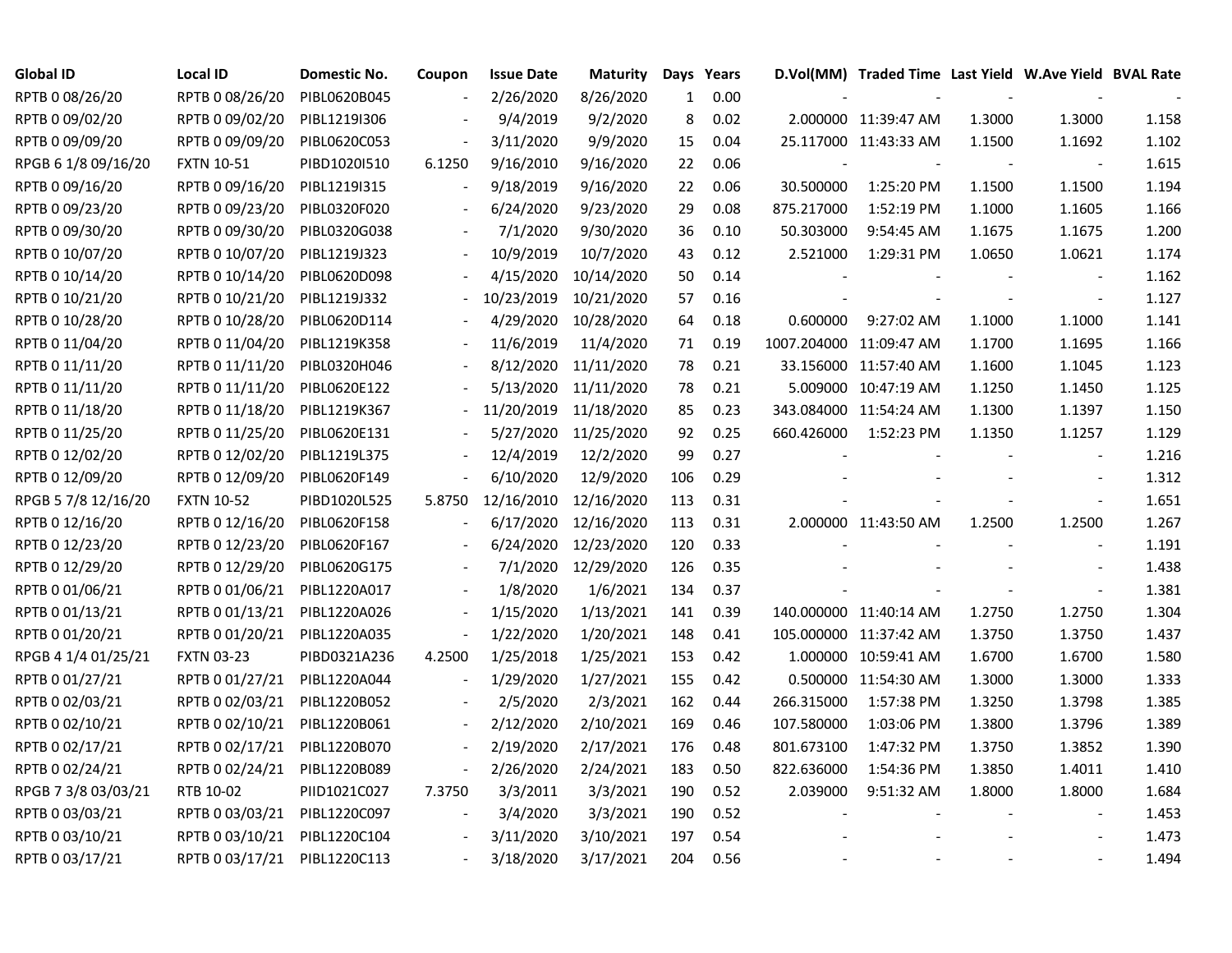| <b>Global ID</b>     | Local ID          | Domestic No. | Coupon  | <b>Issue Date</b> | <b>Maturity</b> |     | Days Years |            | D.Vol(MM) Traded Time Last Yield W.Ave Yield BVAL Rate |        |                          |       |
|----------------------|-------------------|--------------|---------|-------------------|-----------------|-----|------------|------------|--------------------------------------------------------|--------|--------------------------|-------|
| RPGB 3 1/2 03/20/21  | <b>FXTN 07-57</b> | PIBD0721C574 | 3.5000  | 3/20/2014         | 3/20/2021       | 207 | 0.57       | 383.950000 | 1:56:04 PM                                             | 1.6900 | 1.6900                   | 1.711 |
| RPTB 0 04/07/21      | RPTB 0 04/07/21   | PIBL1220D149 |         | 4/8/2020          | 4/7/2021        | 225 | 0.62       |            |                                                        |        |                          | 1.648 |
| RPTB 0 04/14/21      | RPTB 0 04/14/21   | PIBL1220D158 |         | 4/15/2020         | 4/14/2021       | 232 | 0.64       |            |                                                        |        |                          | 1.597 |
| RPTB 0 04/21/21      | RPTB 0 04/21/21   | PIBL1220D167 |         | 4/22/2020         | 4/21/2021       | 239 | 0.65       |            |                                                        |        |                          | 1.639 |
| RPGB 6 1/2 04/28/21  | <b>FXTN 10-53</b> | PIBD1021D531 | 6.5000  | 4/28/2011         | 4/28/2021       | 246 | 0.67       |            |                                                        |        |                          | 1.695 |
| RPTB 0 04/28/21      | RPTB 0 04/28/21   | PIBL1220D176 |         | 4/29/2020         | 4/28/2021       | 246 | 0.67       |            | 320.312000 11:25:52 AM                                 | 1.6500 | 1.6405                   | 1.649 |
| RPTB 0 05/05/21      | RPTB 0 05/05/21   | PIBL1220E184 |         | 5/6/2020          | 5/5/2021        | 253 | 0.69       | 208.000000 | 1:28:35 PM                                             | 1.6355 | 1.6783                   | 1.698 |
| RPTB 0 05/12/21      | RPTB 0 05/12/21   | PIBL1220E193 |         | 5/13/2020         | 5/12/2021       | 260 | 0.71       |            |                                                        |        |                          | 1.700 |
| RPTB 0 05/19/21      | RPTB 0 05/19/21   | PIBL1220E200 |         | 5/20/2020         | 5/19/2021       | 267 | 0.73       |            | 0.427000 10:17:53 AM                                   | 1.7000 | 1.7000                   | 1.687 |
| RPTB 0 05/26/21      | RPTB 0 05/26/21   | PIBL1220E219 |         | 5/27/2020         | 5/26/2021       | 274 | 0.75       |            | 305.366000 10:36:56 AM                                 | 1.6250 | 1.7000                   | 1.710 |
| RPTB 0 06/02/21      | RPTB 0 06/02/21   | PIBL1220F227 |         | 6/3/2020          | 6/2/2021        | 281 | 0.77       |            |                                                        |        | $\overline{\phantom{a}}$ | 1.742 |
| RPTB 0 06/09/21      | RPTB 0 06/09/21   | PIBL1220F236 |         | 6/10/2020         | 6/9/2021        | 288 | 0.79       |            | 1.000000 11:00:28 AM                                   | 1.7000 | 1.7000                   | 1.726 |
| RPGB 4 7/8 06/13/21  | RTB 03-09         | PIID0321F092 | 4.8750  | 6/13/2018         | 6/13/2021       | 292 | 0.80       | 123.950000 | 1:50:37 PM                                             | 1.7350 | 1.7446                   | 1.831 |
| RPTB 0 06/16/21      | RPTB 0 06/16/21   | PIBL1220F245 |         | 6/17/2020         | 6/16/2021       | 295 | 0.81       |            |                                                        |        |                          | 1.750 |
| RPTB 0 06/23/21      | RPTB 0 06/23/21   | PIBL1220F254 |         | 6/24/2020         | 6/23/2021       | 302 | 0.83       | 6.711000   | 1:11:51 PM                                             | 1.7500 | 1.7287                   | 1.710 |
| RPTB 0 06/30/21      | RPTB 0 06/30/21   | PIBL1220G262 |         | 7/1/2020          | 6/30/2021       | 309 | 0.85       |            |                                                        |        |                          | 1.756 |
| RPTB 0 07/07/21      | RPTB 0 07/07/21   | PIBL1220G271 |         | 7/8/2020          | 7/7/2021        | 316 | 0.87       |            | 1.000000 10:24:09 AM                                   | 1.7500 | 1.7500                   | 1.732 |
| RPTB 0 07/14/21      | RPTB 0 07/14/21   | PIBL1220G280 |         | 7/15/2020         | 7/14/2021       | 323 | 0.88       |            |                                                        |        |                          | 1.758 |
| RPTB 0 07/21/21      | RPTB 0 07/21/21   | PIBL1220G299 |         | 7/22/2020         | 7/21/2021       | 330 | 0.90       |            |                                                        |        | $\blacksquare$           | 1.739 |
| RPTB 0 07/28/21      | RPTB 0 07/28/21   | PIBL1220G306 |         | 7/29/2020         | 7/28/2021       | 337 | 0.92       | 3.000000   | 1:09:52 PM                                             | 1.7350 | 1.7350                   | 1.745 |
| RPTB 0 08/04/21      | RPTB 0 08/04/21   | PIBL1220H314 |         | 8/5/2020          | 8/4/2021        | 344 | 0.94       |            |                                                        |        |                          | 1.748 |
| RPTB 0 08/11/21      | RPTB 0 08/11/21   | PIBL1220H323 |         | 8/12/2020         | 8/11/2021       | 351 | 0.96       |            | 3.800000 11:40:02 AM                                   | 1.7350 | 1.7307                   | 1.746 |
| RPTB 0 08/18/21      | RPTB 0 08/18/21   | PIBL1220H332 |         | 8/19/2020         | 8/18/2021       | 358 | 0.98       | 120.767000 | 1:22:41 PM                                             | 1.7350 | 1.7352                   | 1.749 |
| RPTB 0 08/25/21      | RPTB 0 08/25/21   | PIBL1220H341 |         | 8/26/2020         | 8/25/2021       | 365 | 1.00       | 251.908000 | 1:54:59 PM                                             | 1.7500 | 1.7421                   | 1.785 |
| RPGB 5 3/4 10/20/21  | RTB 10-03         | PIID1021J039 | 5.7500  | 10/20/2011        | 10/20/2021      | 421 | 1.15       |            | 6.000000 11:17:36 AM                                   | 1.9200 | 1.9200                   | 1.917 |
| RPGB 5 3/4 11/24/21  | <b>FXTN 10-55</b> | PIBD1021K551 | 5.7500  | 11/24/2011        | 11/24/2021      | 456 | 1.25       |            | 4.900000 11:16:04 AM                                   | 2.1000 | 2.1000                   | 1.873 |
| RPGB 63/8 01/19/22   | <b>FXTN 10-54</b> | PIBD1022G545 | 6.3750  | 7/19/2011         | 1/19/2022       | 512 | 1.40       | 71.710432  | 1:07:39 PM                                             | 2.0000 | 2.0178                   | 2.056 |
| RPGB 4 01/26/22      | <b>FXTN 05-74</b> | PIBD0522A747 | 4.0000  | 1/26/2017         | 1/26/2022       | 519 | 1.42       | 172.000000 | 1:12:26 PM                                             | 1.8900 | 1.8889                   | 1.971 |
| RPGB 15 03/14/22     | <b>FXTN 20-02</b> | PIBD2022C021 | 15.0000 | 3/14/2002         | 3/14/2022       | 566 | 1.55       |            |                                                        |        |                          | 1.972 |
| RPGB 4 3/4 07/04/22  | <b>FXTN 03-24</b> | PIBD0322G247 | 4.7500  | 7/4/2019          | 7/4/2022        | 678 | 1.86       | 35.000000  | 1:13:36 PM                                             | 2.0200 | 2.0200                   | 2.030 |
| RPGB 4 7/8 08/02/22  | <b>FXTN 10-56</b> | PIBD1022H562 | 4.8750  | 8/2/2012          | 8/2/2022        | 707 | 1.94       |            |                                                        |        |                          | 2.030 |
| RPGB 4 3/4 09/13/22  | <b>FXTN 10-57</b> | PIBD1022I570 | 4.7500  | 9/13/2012         | 9/13/2022       | 749 | 2.05       |            |                                                        |        |                          | 2.043 |
| RPGB 12 3/4 10/17/22 | <b>FXTN 20-03</b> | PIBD2022J033 | 12.7500 | 10/17/2002        | 10/17/2022      | 783 | 2.14       |            |                                                        |        |                          | 2.054 |
| RPGB 4 5/8 12/04/22  | RTB 05-11         | PIID0522L114 | 4.6250  | 12/4/2017         | 12/4/2022       | 831 | 2.28       |            | 6.700000 10:10:52 AM                                   | 2.0750 | 2.0563                   | 2.025 |
| RPGB 4 12/06/22      | <b>FXTN 10-58</b> | PIBD1022L585 | 4.0000  | 12/6/2012         | 12/6/2022       | 833 | 2.28       |            | $\overline{\phantom{a}}$                               |        |                          | 2.065 |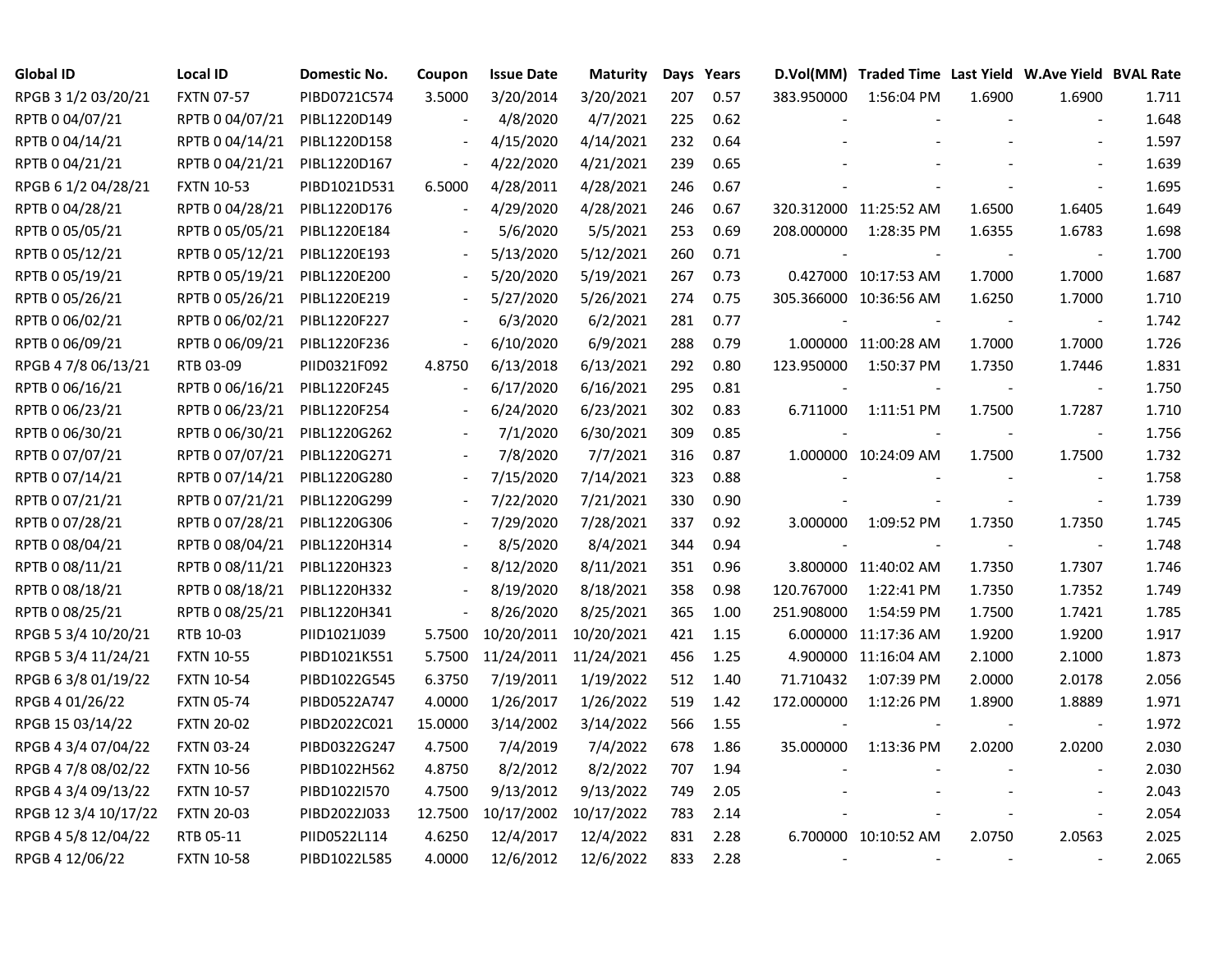| <b>Global ID</b>     | <b>Local ID</b>   | Domestic No. | Coupon  | <b>Issue Date</b> | <b>Maturity</b>       | Days | Years |              | D.Vol(MM) Traded Time Last Yield W.Ave Yield BVAL Rate |        |                          |       |
|----------------------|-------------------|--------------|---------|-------------------|-----------------------|------|-------|--------------|--------------------------------------------------------|--------|--------------------------|-------|
| RPGB 4 3/8 02/11/23  | RTB 03-10         | PIID0323B101 | 4.3750  | 2/11/2020         | 2/11/2023             | 900  | 2.46  | 681.030000   | 1:47:44 PM                                             | 2.0155 | 2.0203                   | 2.070 |
| RPGB 13 02/20/23     | <b>FXTN 20-04</b> | PIBD2023B048 | 13.0000 | 2/20/2003         | 2/20/2023             | 909  | 2.49  |              |                                                        |        |                          | 2.097 |
| RPGB 5 1/2 03/08/23  | <b>FXTN 05-75</b> | PIBD0523C752 | 5.5000  | 3/8/2018          | 3/8/2023              | 925  | 2.53  | 0.200000     | 9:29:27 AM                                             | 2.0750 | 2.0750                   | 2.112 |
| RPGB 3 1/2 04/21/23  | <b>FXTN 07-58</b> | PIBD0723D588 | 3.5000  | 4/21/2016         | 4/21/2023             | 969  | 2.65  |              | 5.000000 10:08:58 AM                                   | 2.1500 | 2.1500                   | 2.042 |
| RPGB 11 7/8 05/29/23 | <b>FXTN 20-05</b> | PIBD2023E054 | 11.8750 | 5/29/2003         | 5/29/2023 1,007       |      | 2.76  |              |                                                        |        | $\overline{\phantom{a}}$ | 2.130 |
| RPGB 3 1/4 08/15/23  | RTB 10-04         | PIID1023H046 | 3.2500  | 8/15/2013         | 8/15/2023 1,085       |      | 2.97  | 40.805000    | 1:22:52 PM                                             | 2.3750 | 2.3506                   | 2.220 |
| RPGB 11 3/8 10/23/23 | <b>FXTN 20-06</b> | PIBD2023J068 | 11.3750 | 10/23/2003        | 10/23/2023 1,154      |      | 3.16  |              |                                                        |        | $\overline{\phantom{a}}$ | 2.178 |
| RPGB 6 1/4 03/12/24  | RTB 05-12         | PIID0524C129 | 6.2500  | 3/12/2019         | 3/12/2024 1,295       |      | 3.55  | 95.500000    | 1:41:13 PM                                             | 2.1250 | 2.1332                   | 2.171 |
| RPGB 4 1/2 04/20/24  | <b>FXTN 07-59</b> | PIBD0724D595 | 4.5000  | 4/20/2017         | 4/20/2024 1,334       |      | 3.65  |              |                                                        |        | $\sim$                   | 2.244 |
| RPGB 12 3/8 06/03/24 | <b>FXTN 20-07</b> | PIBD2024F075 | 12.3750 | 6/3/2004          | 6/3/2024 1,378        |      | 3.77  |              |                                                        |        | $\blacksquare$           | 2.247 |
| RPGB 12 7/8 08/05/24 | <b>FXTN 20-08</b> | PIBD2024H086 | 12.8750 | 8/5/2004          | 8/5/2024 1,441        |      | 3.95  |              |                                                        |        | $\blacksquare$           | 2.266 |
| RPGB 4 1/8 08/20/24  | <b>FXTN 10-59</b> | PIBD1024H595 | 4.1250  | 8/20/2014         | 8/20/2024 1,456       |      | 3.99  | 10.090000    | 1:35:53 PM                                             | 2.4500 | 2.4500                   | 2.282 |
| RPGB 4 1/4 10/17/24  | <b>FXTN 05-76</b> | PIBD0524J762 | 4.2500  | 10/17/2019        | 10/17/2024 1,514      |      | 4.15  |              |                                                        |        | $\sim$                   | 2.177 |
| RPGB 13 3/4 11/11/24 | <b>FXTN 20-09</b> | PIBD2024K091 | 13.7500 | 11/11/2004        | 11/11/2024 1,539      |      | 4.21  |              |                                                        |        |                          | 2.296 |
| RPGB 5 3/4 04/12/25  | <b>FXTN 07-61</b> | PIBD0725D618 | 5.7500  | 4/12/2018         | 4/12/2025 1,691       |      | 4.63  |              |                                                        |        |                          | 2.216 |
| RPGB 12 1/8 04/14/25 | <b>FXTN 20-10</b> | PIBD2025D103 | 12.1250 | 4/14/2005         | 4/14/2025 1,693       |      | 4.64  |              |                                                        |        |                          | 2.341 |
| RPGB 2 5/8 08/12/25  | RTB 05-13         | PIID0525H130 | 2.6250  | 8/12/2020         | 8/12/2025 1,813       |      | 4.96  | 58887.130000 | 1:55:30 PM                                             | 2.4350 | 2.4699                   | 2.467 |
| RPGB 3 5/8 09/09/25  | <b>FXTN 10-60</b> | PIBD1025I608 | 3.6250  | 9/9/2015          | 9/9/2025 1,841        |      | 5.04  | 0.700000     | 9:25:06 AM                                             | 2.5000 | 2.5000                   | 2.496 |
| RPGB 12 1/8 10/20/25 | <b>FXTN 20-11</b> | PIBD2025J116 | 12.1250 | 10/20/2005        | 10/20/2025 1,882      |      | 5.15  |              |                                                        |        | $\blacksquare$           | 2.395 |
| RPGB 18 1/4 11/29/25 | <b>FXTN 25-01</b> | PIBD2525K015 | 18.2500 | 11/29/2000        | 11/29/2025 1,922      |      | 5.26  |              |                                                        |        | $\overline{\phantom{a}}$ | 2.406 |
| RPGB 10 1/4 01/19/26 | <b>FXTN 20-12</b> | PIBD2026A122 | 10.2500 | 1/19/2006         | 1/19/2026 1,973       |      | 5.40  |              |                                                        |        | $\blacksquare$           | 2.420 |
| RPGB 6 1/4 02/14/26  | <b>FXTN 07-62</b> | PIBD0726B627 | 6.2500  | 2/14/2019         | 2/14/2026 1,999       |      | 5.47  | 3.400000     | 1:53:20 PM                                             | 2.4000 | 2.4335                   | 2.383 |
| RPGB 3 1/2 09/20/26  | RTB 10-05         | PIID1026I057 | 3.5000  | 9/20/2016         | 9/20/2026 2,217       |      | 6.07  | 33.700000    | 1:41:27 PM                                             | 2.9000 | 2.7816                   | 2.597 |
| RPGB 6 1/4 10/20/26  | RTB 15-01         | PIID1526J019 | 6.2500  | 10/20/2011        | 10/20/2026 2,247      |      | 6.15  |              | 4.250000 11:55:02 AM                                   | 2.8500 | 2.9426                   | 2.498 |
| RPGB 8 12/07/26      | <b>FXTN 20-13</b> | PIBD2026L139 | 8.0000  | 12/7/2006         | 12/7/2026 2,295       |      | 6.28  |              |                                                        |        | $\blacksquare$           | 2.515 |
| RPGB 5 3/8 03/01/27  | RTB 15-02         | PIID1527C023 | 5.3750  | 3/1/2012          | 3/1/2027 2,379        |      | 6.51  |              | 80.000000 10:16:07 AM                                  | 2.7026 | 2.7026                   | 2.726 |
| RPGB 4 3/4 05/04/27  | <b>FXTN 10-61</b> | PIBD1027E617 | 4.7500  | 5/4/2017          | 5/4/2027 2,443        |      | 6.69  |              |                                                        |        |                          | 2.628 |
| RPGB 8 5/8 09/06/27  | <b>FXTN 20-14</b> | PIBD2027I140 | 8.6250  | 9/6/2007          | 9/6/2027 2,568        |      | 7.03  |              |                                                        |        |                          | 2.563 |
| RPGB 6 1/4 03/22/28  | <b>FXTN 10-63</b> | PIBD1028C635 | 6.2500  | 3/22/2018         | 3/22/2028 2,766       |      | 7.57  |              |                                                        |        |                          | 2.593 |
| RPGB 9 1/2 12/04/28  | <b>FXTN 20-15</b> | PIBD2028L151 | 9.5000  | 12/4/2008         | 12/4/2028 3,023       |      | 8.28  |              |                                                        |        | $\blacksquare$           | 2.639 |
| RPGB 6 7/8 01/10/29  | <b>FXTN 10-64</b> | PIBD1029A644 | 6.8750  | 1/10/2019         | 1/10/2029 3,060       |      | 8.38  | 266.900000   | 1:49:53 PM                                             | 2.5500 | 2.5419                   | 2.549 |
| RPGB 8 3/4 05/27/30  | <b>FXTN 20-16</b> | PIBD2030E166 | 8.7500  | 5/27/2010         | 5/27/2030 3,562       |      | 9.75  |              |                                                        |        | $\blacksquare$           | 2.682 |
| RPGB 2 7/8 07/09/30  | <b>FXTN 10-65</b> | PIBD1030G655 | 2.8750  | 7/9/2020          | 7/9/2030 3,605        |      | 9.87  | 4500.000000  | 1:57:20 PM                                             | 2.5745 | 2.5846                   | 2.583 |
| RPGB 12 1/2 07/28/30 | <b>FXTN 25-02</b> | PIBD2530G029 | 12.5000 | 7/28/2005         | 7/28/2030 3,624       |      | 9.92  |              |                                                        |        |                          | 2.682 |
| RPGB 11 1/4 01/26/31 | <b>FXTN 25-03</b> | PIBD2531A032 | 11.2500 | 1/26/2006         | 1/26/2031 3,806 10.42 |      |       |              |                                                        |        |                          | 2.691 |